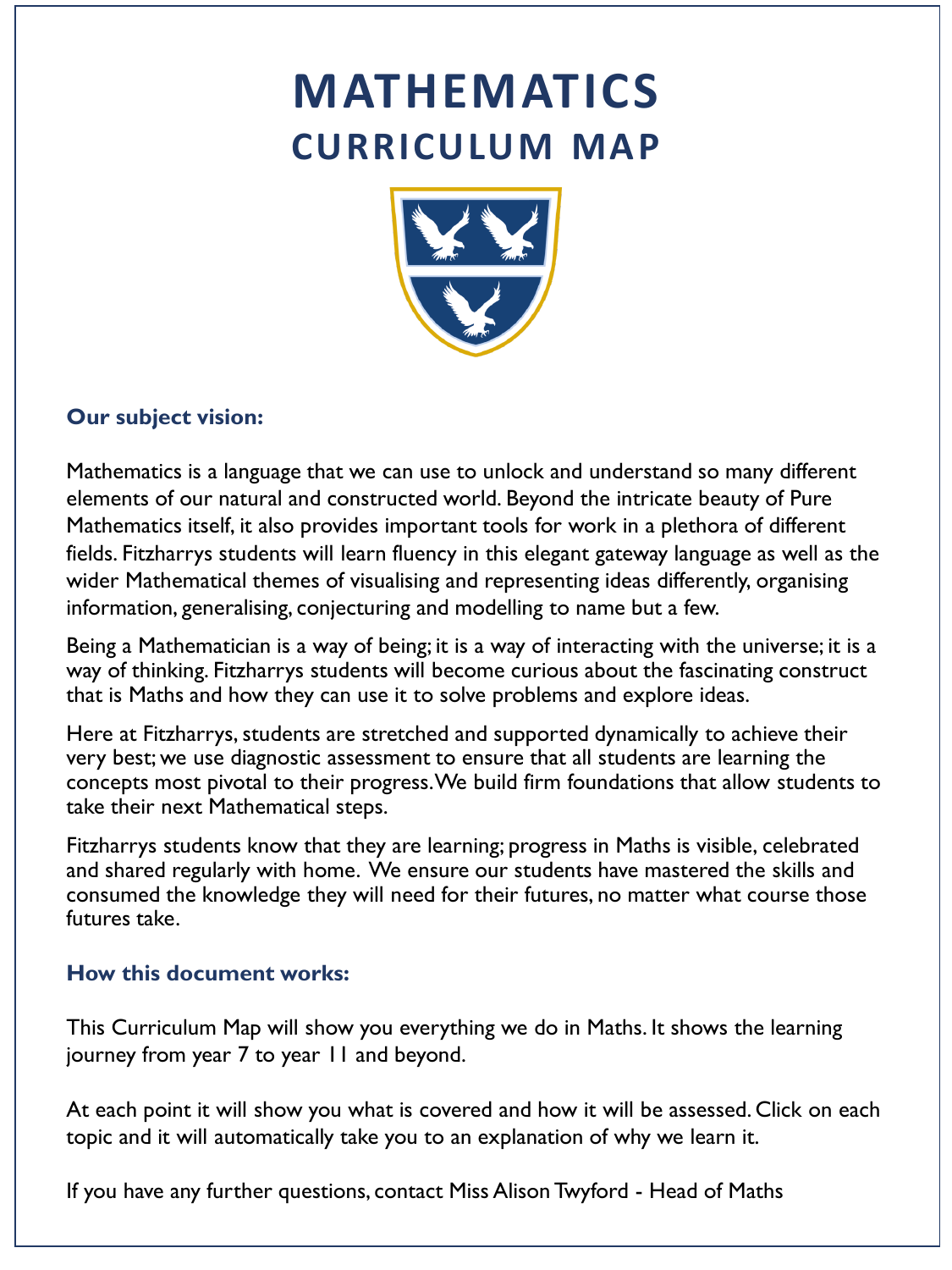# **MATHS CURRICULUM MAP**



## **Our subject vision:**

| <b>Aspiration</b>  | We firmly believe that Maths is a fascinating and elegant language that everyone can enjoy learning.<br>Not only is it beautiful, but it is also a gateway to so many other subjects and futures for students.<br>We intend to equip all students with a confident grasp of the knowledge, skills and understanding of<br>mathematical concepts that they will need for their futures.                                                                                                                                                                                                                   |
|--------------------|----------------------------------------------------------------------------------------------------------------------------------------------------------------------------------------------------------------------------------------------------------------------------------------------------------------------------------------------------------------------------------------------------------------------------------------------------------------------------------------------------------------------------------------------------------------------------------------------------------|
|                    | <b>Knowledge:</b><br>Maths is a series of building blocks, every new block relying on the soundness of the one beneath it for<br>a firm footing to the next. Our diagnostic curriculum ensures that we enable students to fill gaps and<br>build new bricks in every lesson. Teachers are empowered to plan for individual student needs and aim<br>high for all.                                                                                                                                                                                                                                        |
|                    | <b>Skills:</b><br>Students will learn to model situations, to generalise patterns and create rules. They will learn to<br>follow Mathematical instructions, to present information effectively and to analyse data. These are just<br>some of the transcendent skills that students will take forward into their lives after studying Maths at<br>Fitzharrys.                                                                                                                                                                                                                                            |
|                    | <b>Understanding:</b><br>Students will leave Fitzharrys Maths lessons with a sense of achievement, and a clear understanding of<br>their progress. They will have a confidence with numbers, which is essential to all walks of life.<br>Students will be able to communicate and analyse data effectively and have the versatility to apply their<br>Mathematical skills to varied future contents. They will have an understanding of our number<br>system, shapes, proportionality, algebra and statistics; most importantly they will know how all these<br>amazing elements connect and intertwine. |
| <b>Opportunity</b> | <b>Within the classroom:</b><br>In Maths lessons, students will regularly check their understanding both at the beginning and end of<br>topics. This not only allows us to provide the optimum balance of challenge and scaffold as teachers,<br>but it also encourages students to be strong independent learners. Our curriculum spirals through the<br>different areas of Maths - Geometry and Measures, Number, Algebra, Statistics, Ratio & Proportion.<br>There is a strong focus on knowledge (Maths Memory) and skills to ensure strong foundations which<br>enable application to new contexts. |
|                    | <b>Beyond the classroom:</b><br>Alongside the curriculum students can participate in:<br><b>National Maths Challenges</b><br>Girls in Maths days<br>$\bullet$<br><b>Mathematical lectures</b><br>$\bullet$<br><b>Further Maths GCSE</b><br>$\bullet$<br>Mathematical Student mentoring or leadership opportunities<br>$\bullet$                                                                                                                                                                                                                                                                          |
| <b>Integrity</b>   | <b>Knowledge:</b><br>Students will have the Mathematical knowledge to empower them to see statistics and finances clearly,<br>understanding how people can use them to influence and even manipulate others.                                                                                                                                                                                                                                                                                                                                                                                             |
|                    | <b>Skills:</b><br>The skills of modelling, visualising and presenting numerical arguments will allow students to express<br>themselves, explore complex ideas and understand others' ideas and perspectives.                                                                                                                                                                                                                                                                                                                                                                                             |
|                    | <b>Understanding:</b><br>The world is full of Maths, a firm understanding of what you are consuming helps you to craft<br>intelligent and measured opinions. Students will not be taken in by questionable statistics or duped by<br>dubious deals. They will have an understanding of finances and statistics that will support them to be<br>active, knowledgeable citizens who can make measured decisions in their future.                                                                                                                                                                           |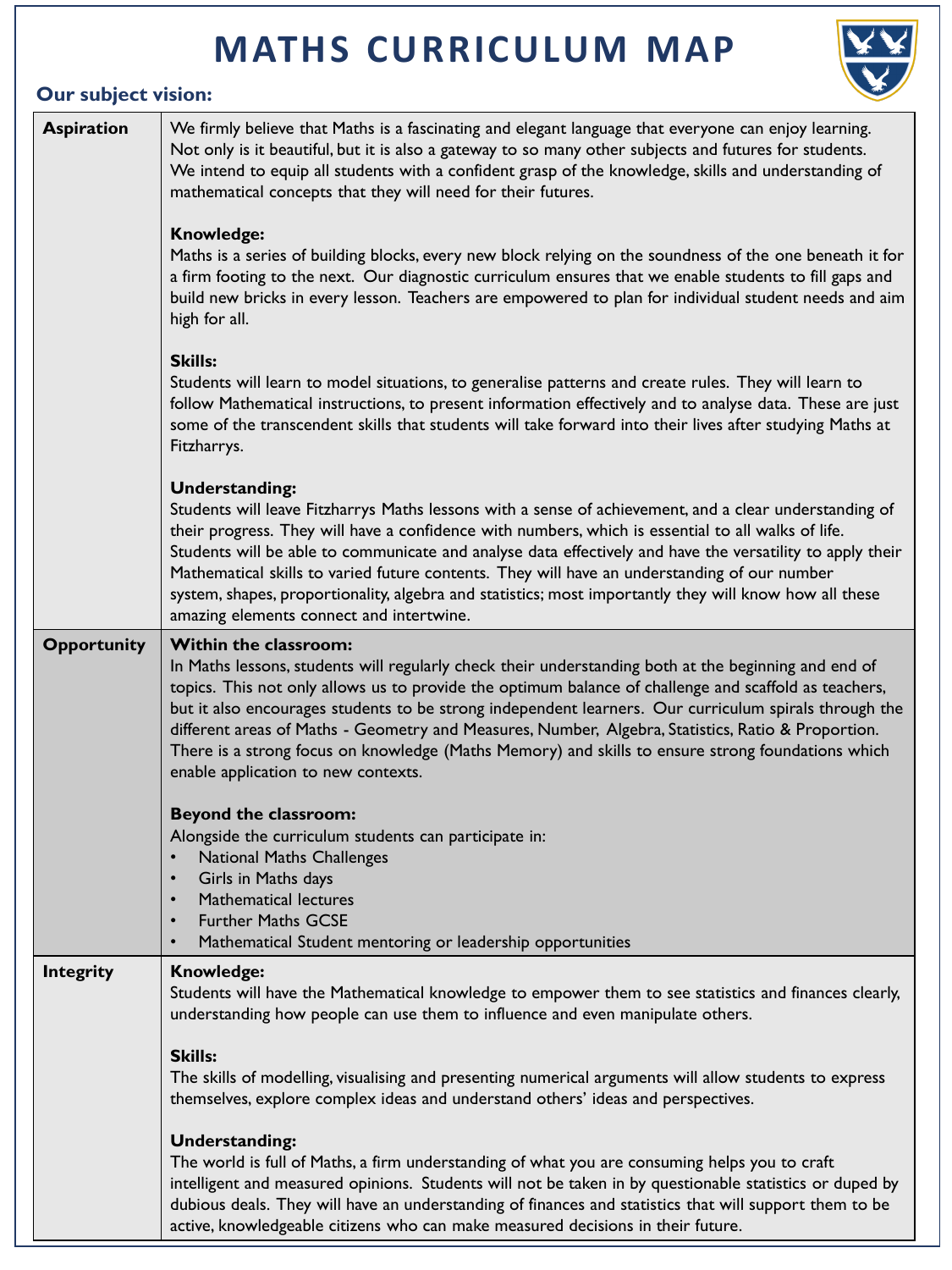### **SUBJECT CURRICULUM MAP: KS4**

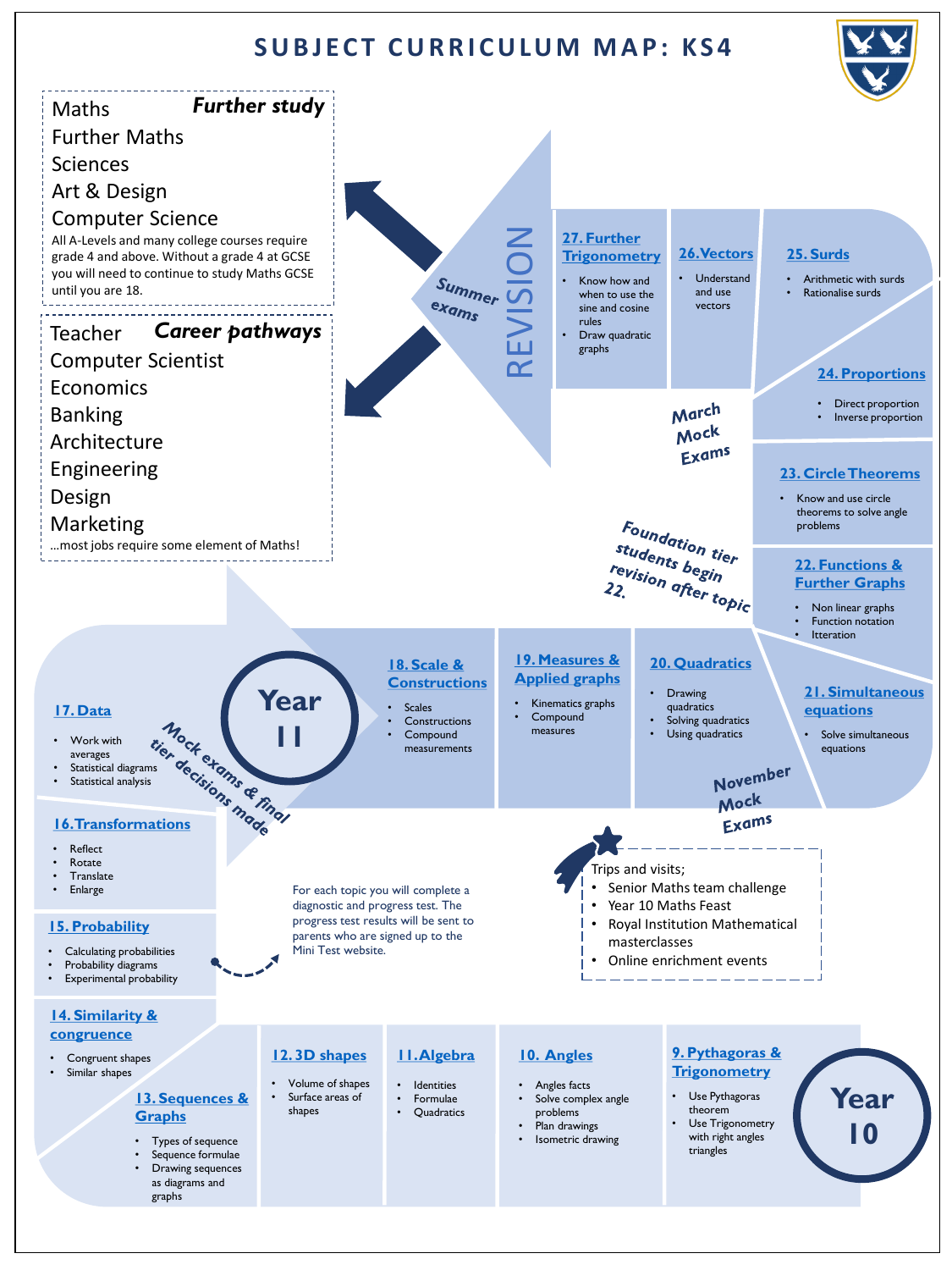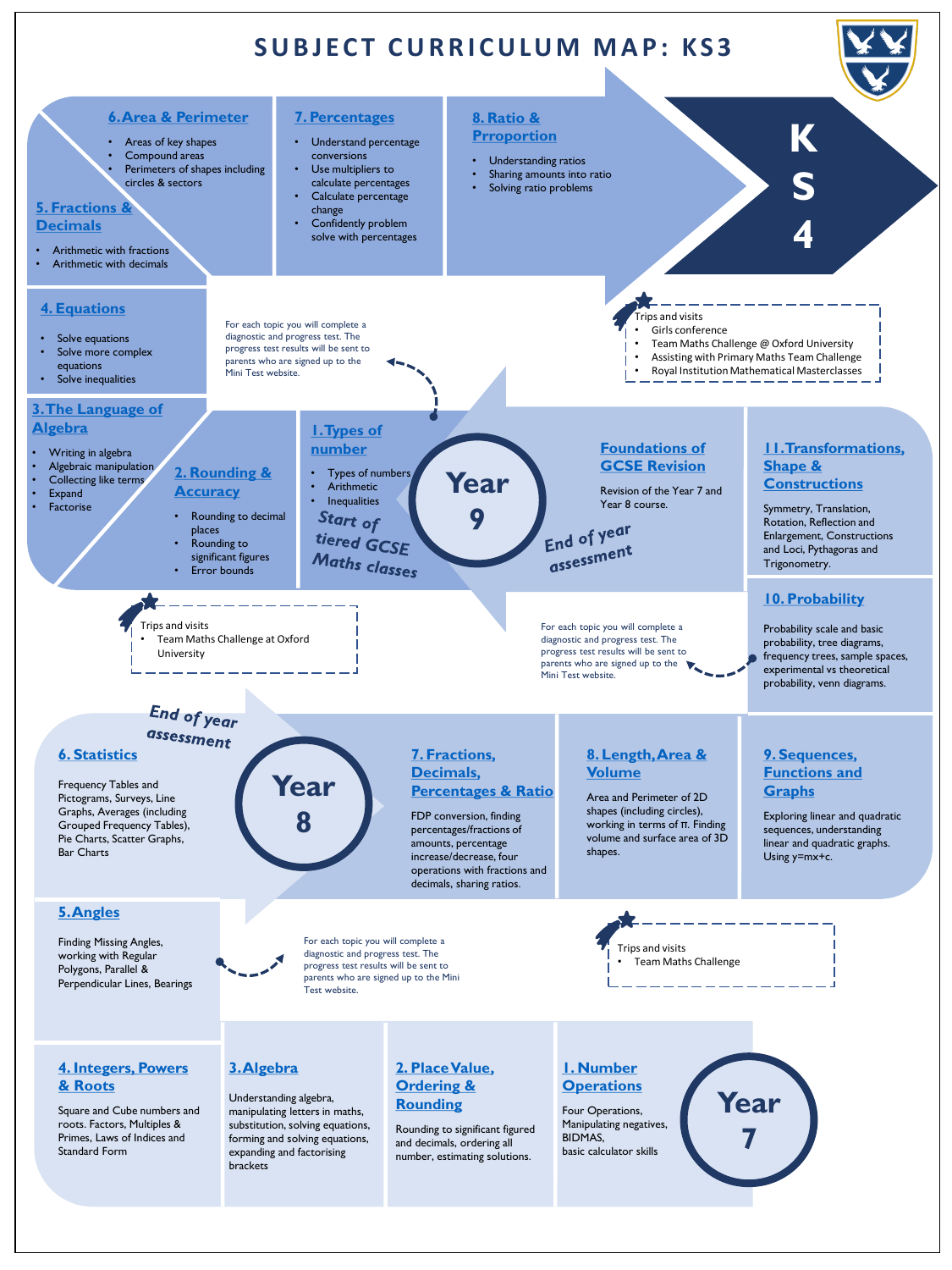<span id="page-4-0"></span>

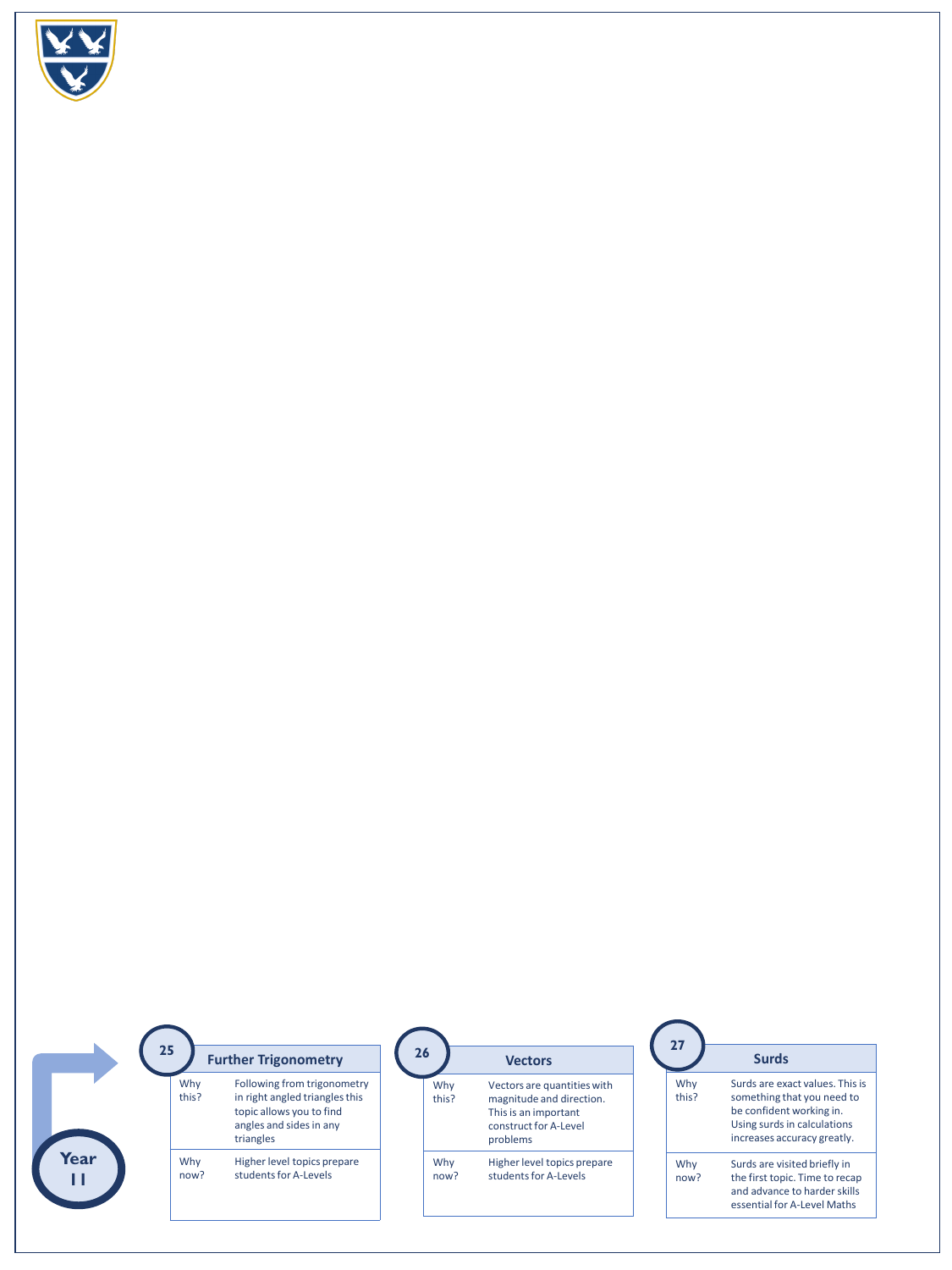<span id="page-5-0"></span>